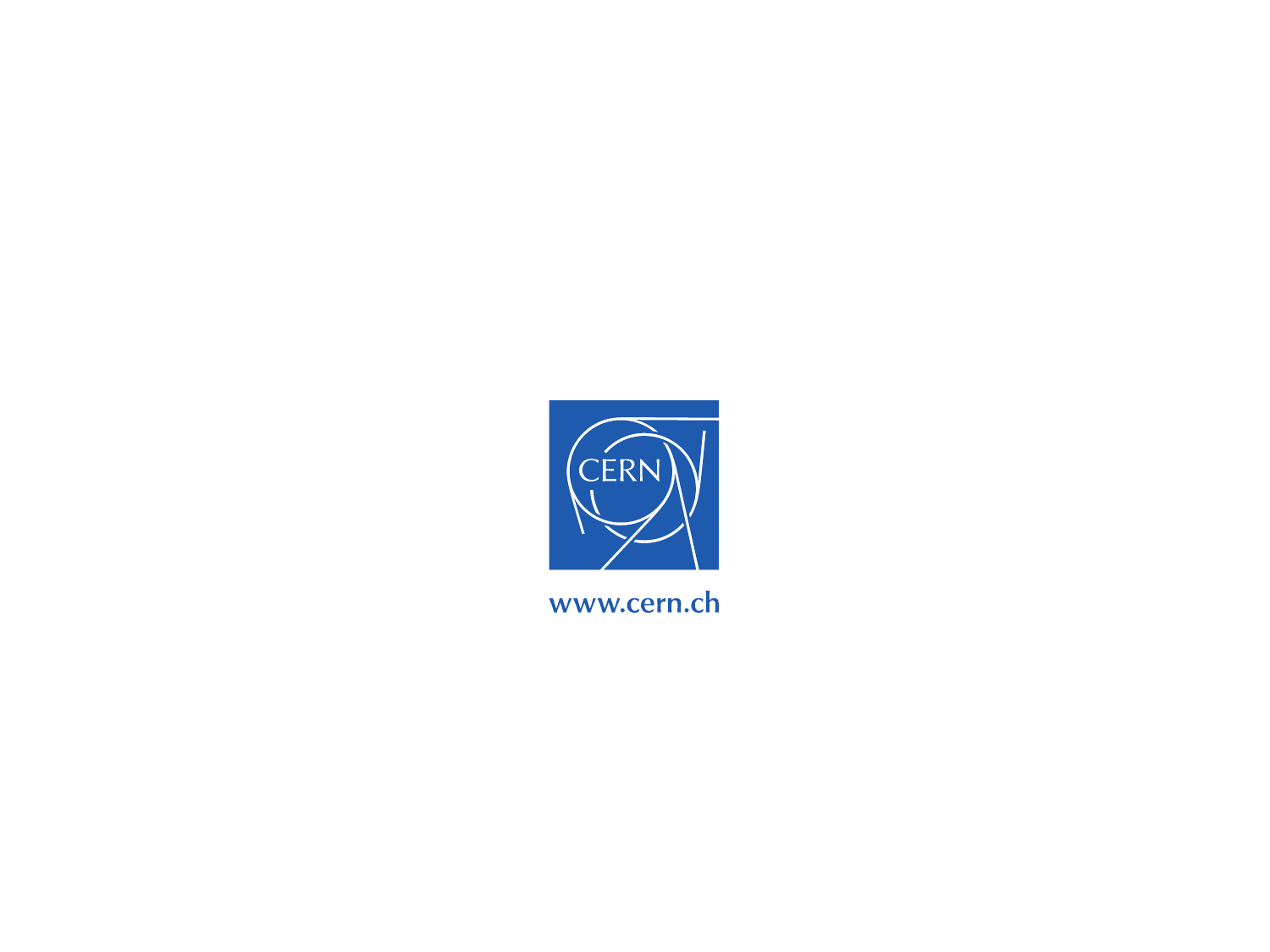

### Status of WLCG Tier-0

#### Helge Meinhard, CERN-IT Grid Deployment Board 12 June 2013



Status of WLCG Tier-0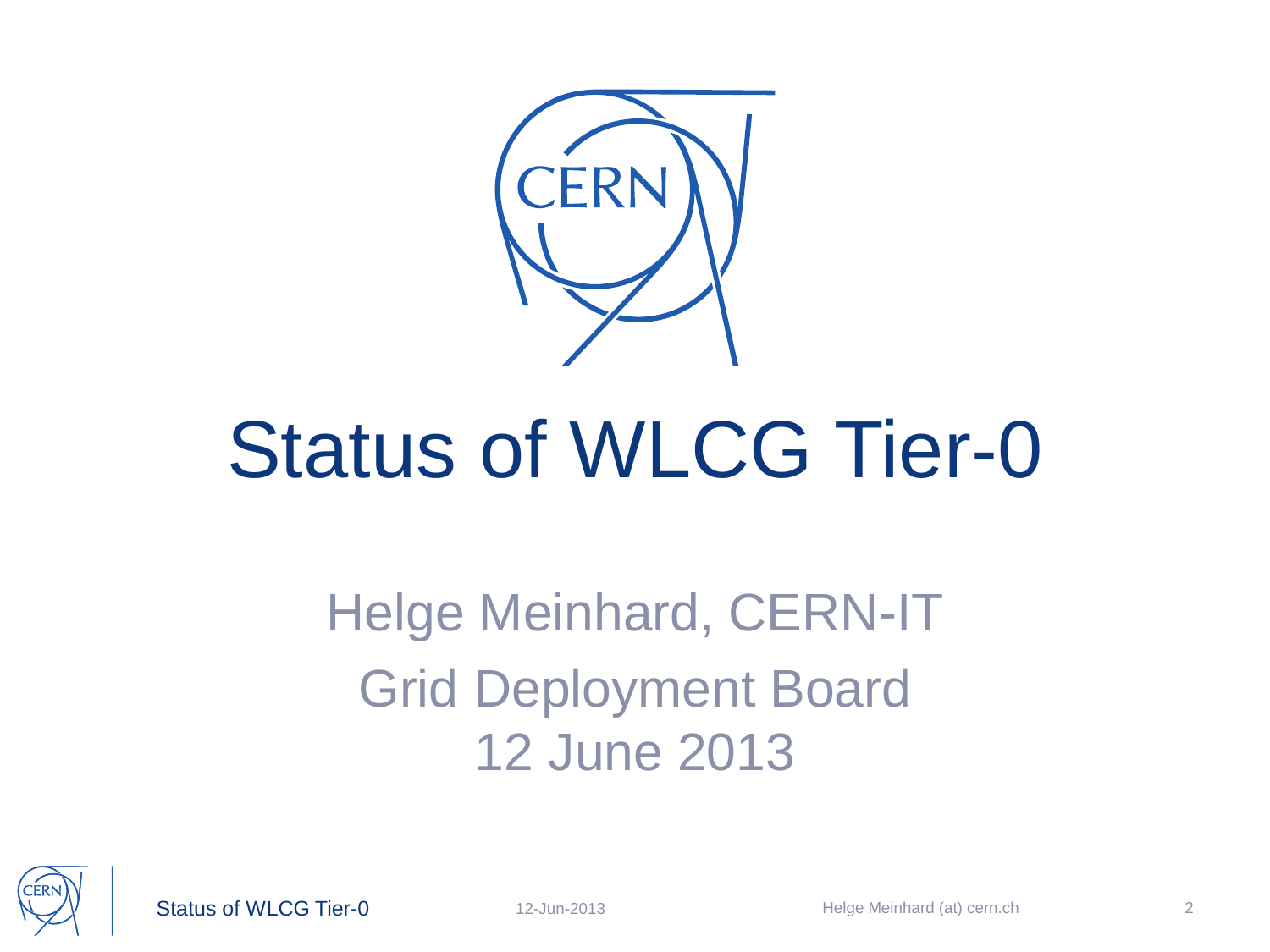#### **Outline**

- Agile Infrastructure (AI)
- Facilities
- SL6 migration
- Services

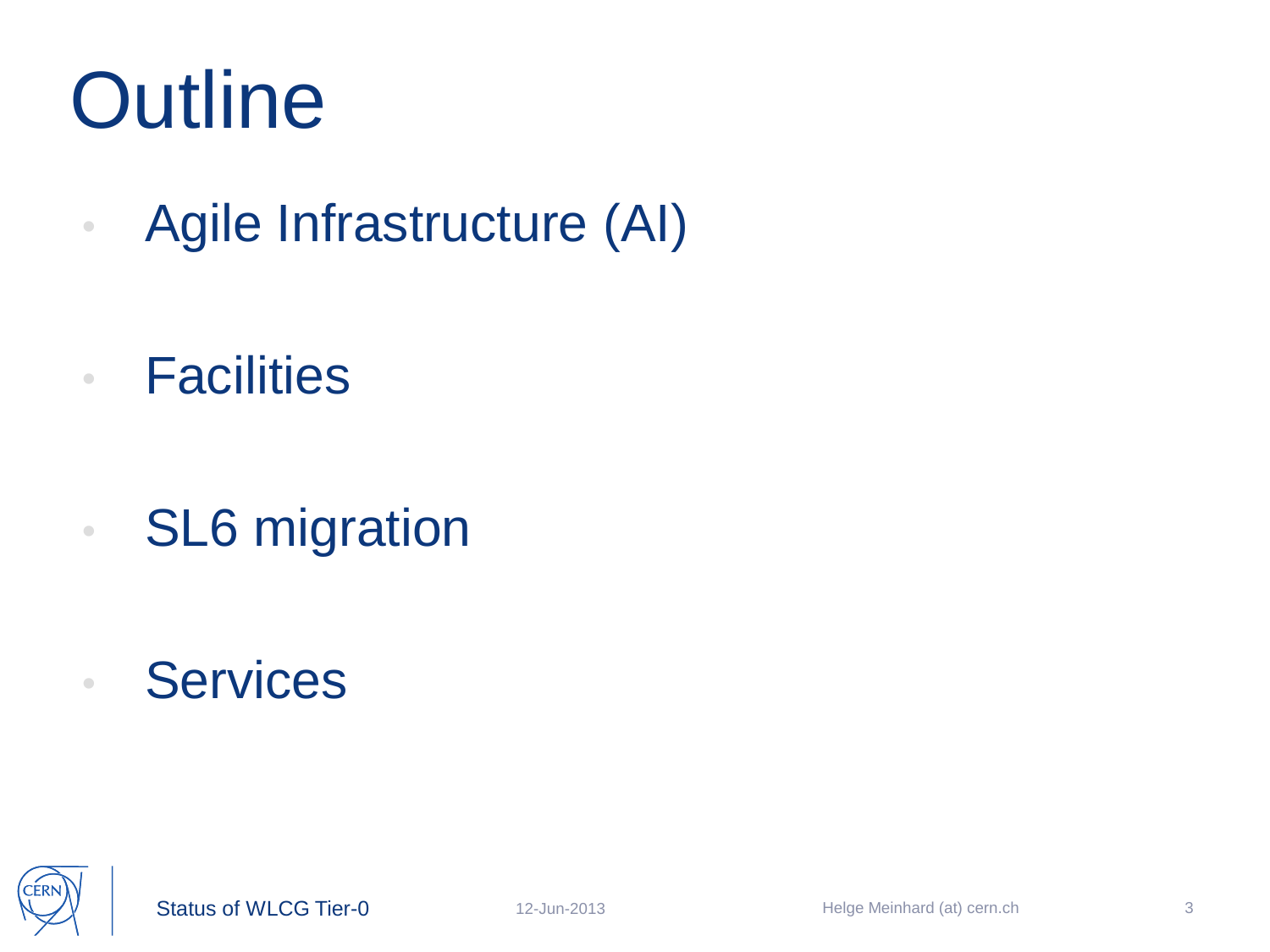## Agile Infrastructure (1)

- (Almost) moved from development project to production services
	- VM provisioning (Openstack) in IT-OIS
	- Configuration management (Puppet etc.) in IT-PES
	- Monitoring infrastructure in IT-CF
- Lot of work to improve scalability and stability

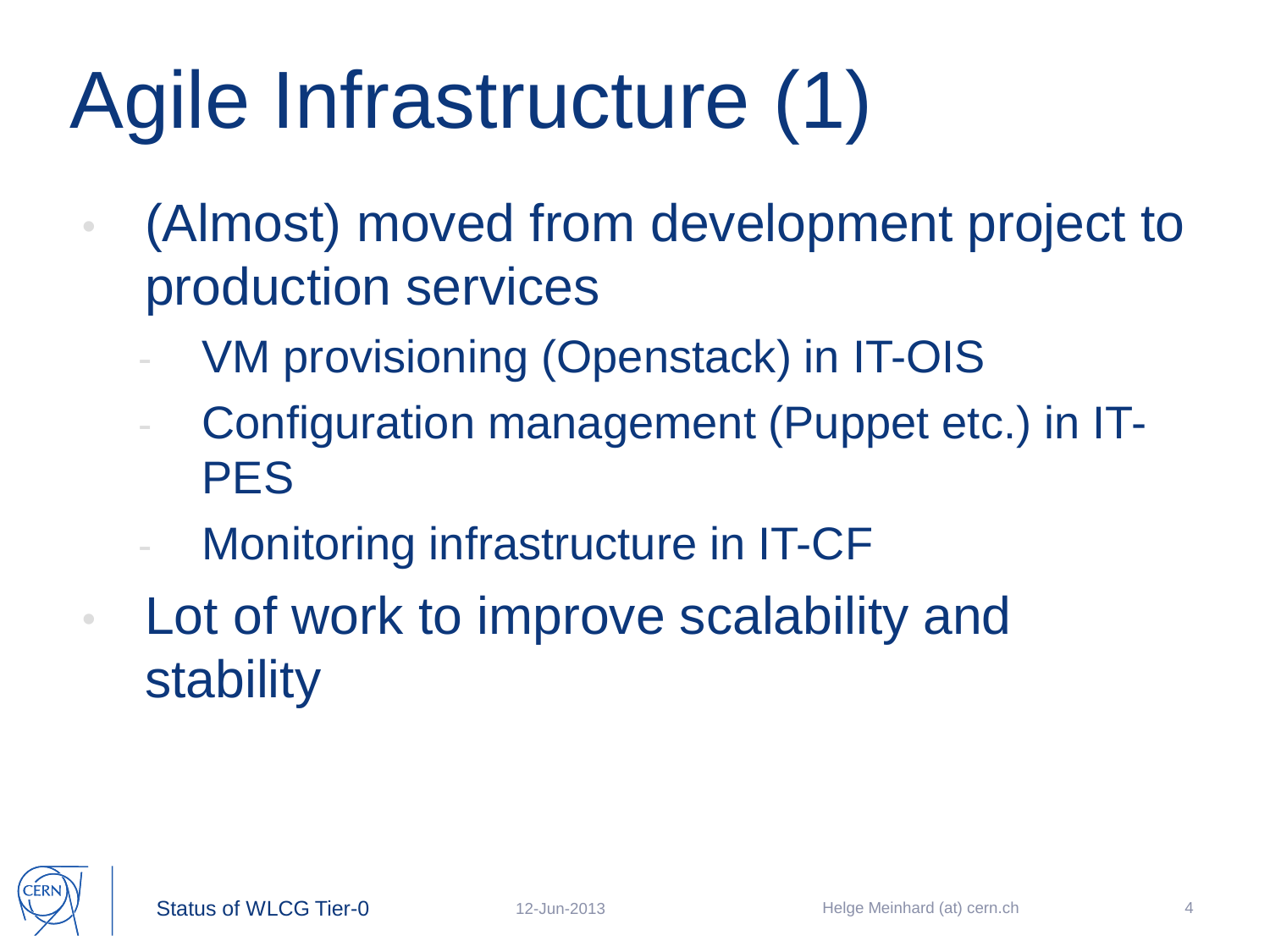## Agile Infrastructure (2)

- VM provisioning: 'Ibex' based on Openstack Folsom
	- Providing 'cattle' style of machines
- Upgrade to Openstack Grizzly on-going
	- EC2 interface to general user end June
	- Service level:
		- [https://cern.ch/information-technology/book/cern](https://cern.ch/information-technology/book/cern-cloud-infrastructure-user-guide/service-levels)[cloud-infrastructure-user-guide/service-levels](https://cern.ch/information-technology/book/cern-cloud-infrastructure-user-guide/service-levels)
	- Large deployment at Wigner imminent
	- Strong involvement with Openstack development and governance

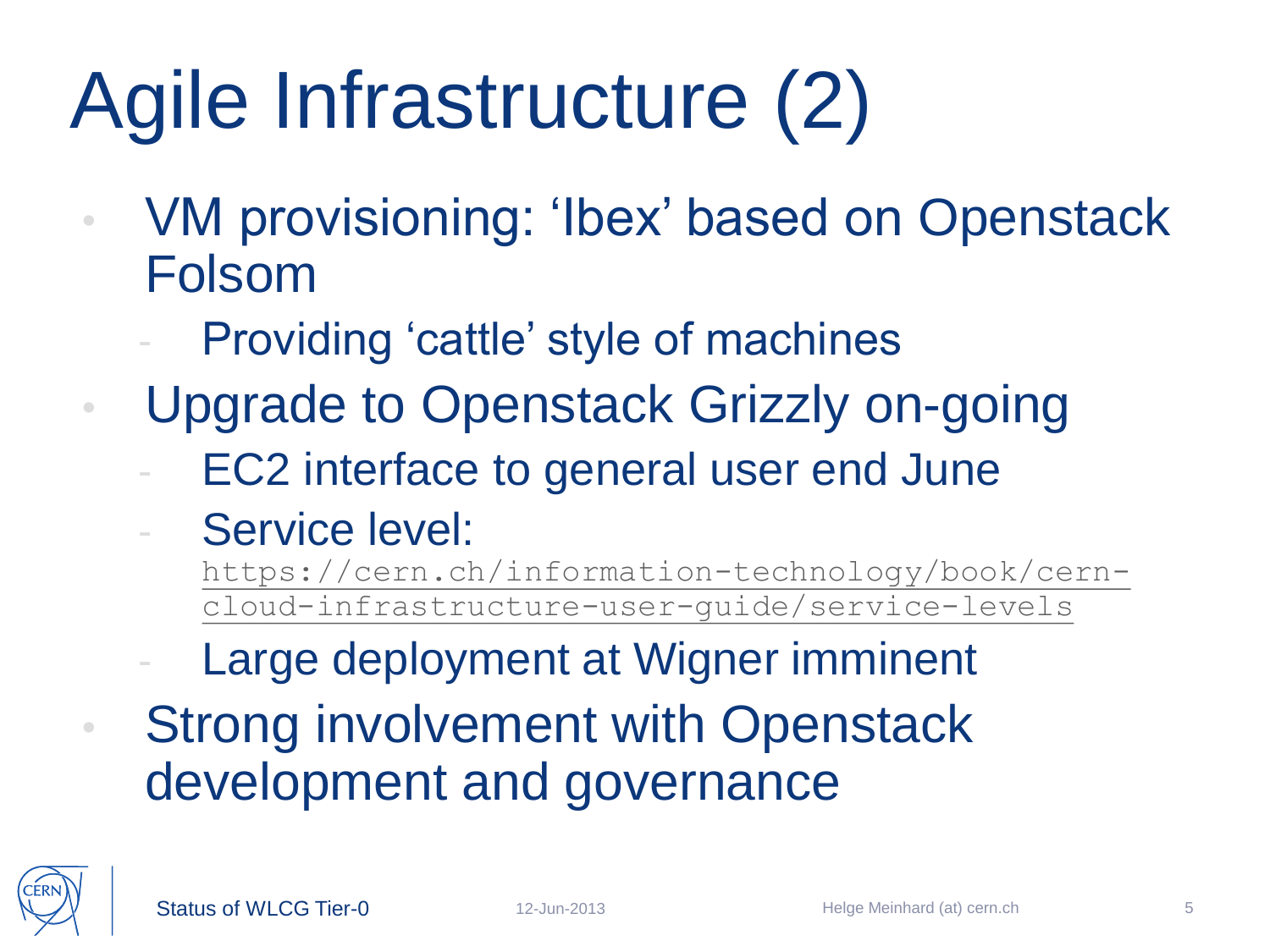## Agile Infrastructure (3)

• Investigating CEPH and Owncloud

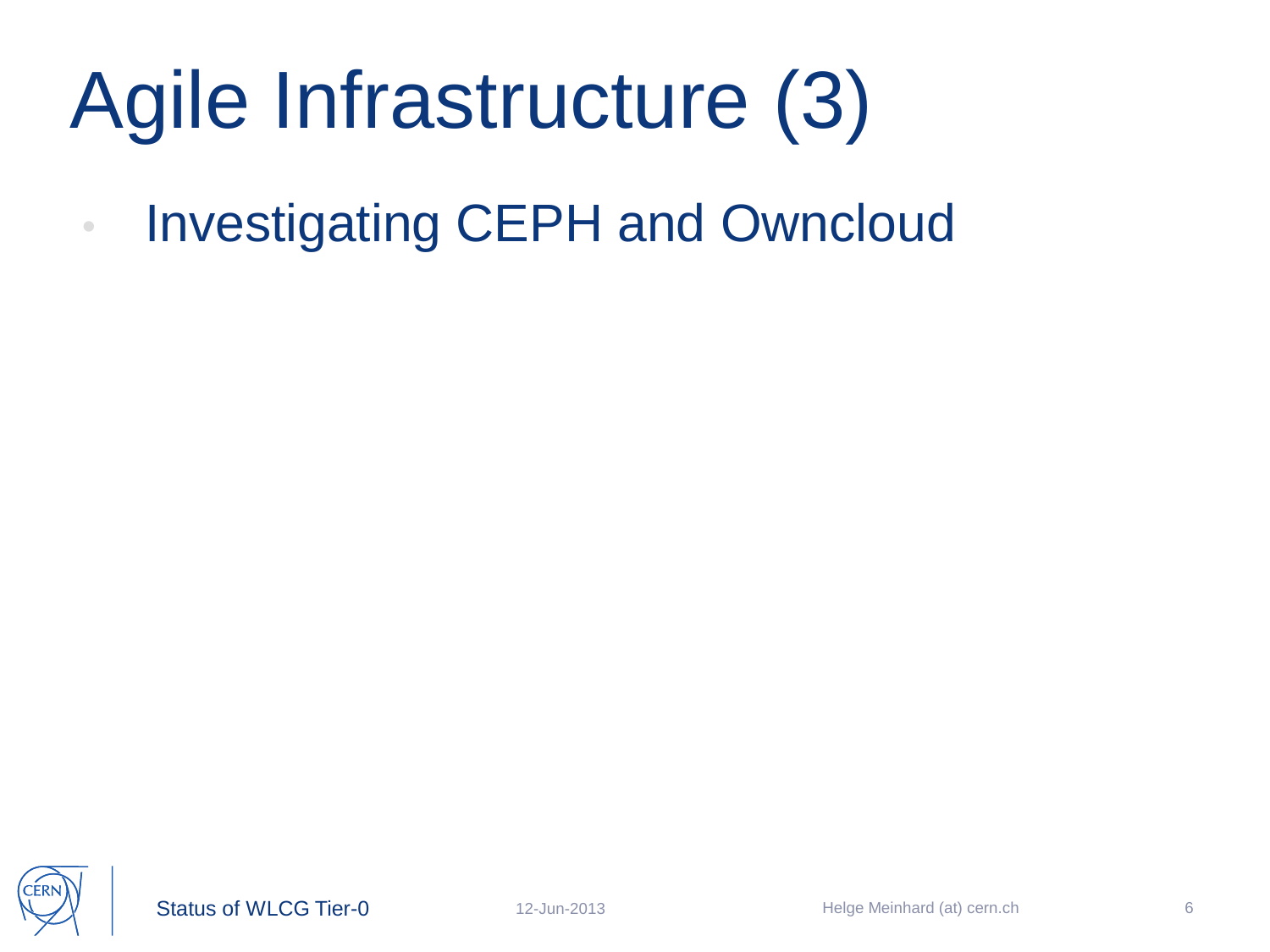# Facilities (1)

- Wigner (Budapest)
	- Procedure for VAT exemption finally sorted out
	- Official inauguration tomorrow (13-Jun-2013)
	- 2 x 100 Gbits/s links operational, but less stable than hoped for; LAN ready
	- Equipment installed and running: 80 x 4 dual-CPU compute nodes, 80 SAS boxes (24 x 3 TB) with one head node each; awaiting Grizzly deployment

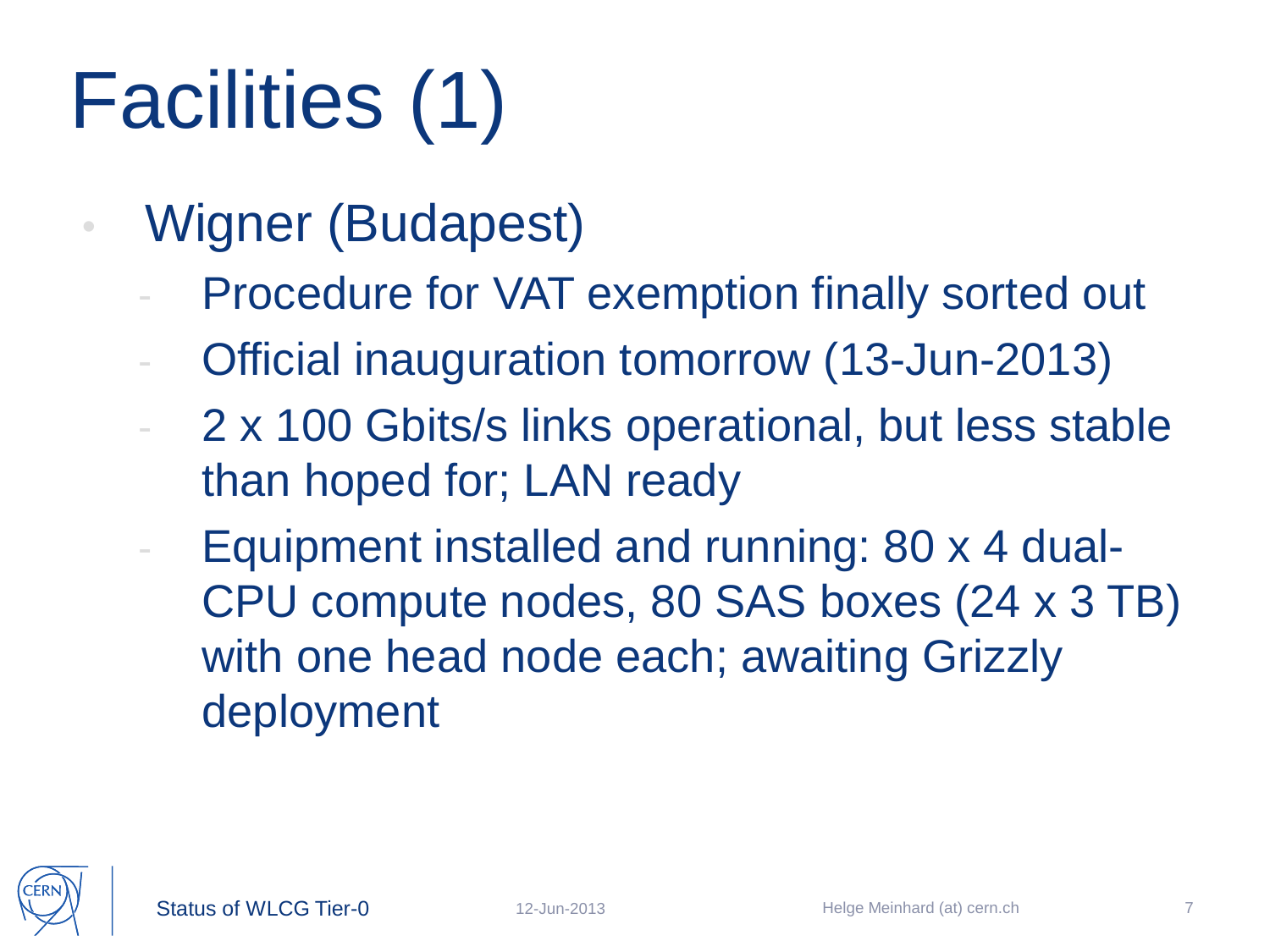# Facilities (2)

- Barn of building 513
	- Officially inaugurated on 07-May-2013
	- Aim is to house (almost) all "critical" equipment
	- Servers and storage installed, services moving over
- Building 513
	- Spring: fire in an ancillary basement room
		- Significant smoke damage (being cleaned)
	- Physics equipment without UPS for some weeks

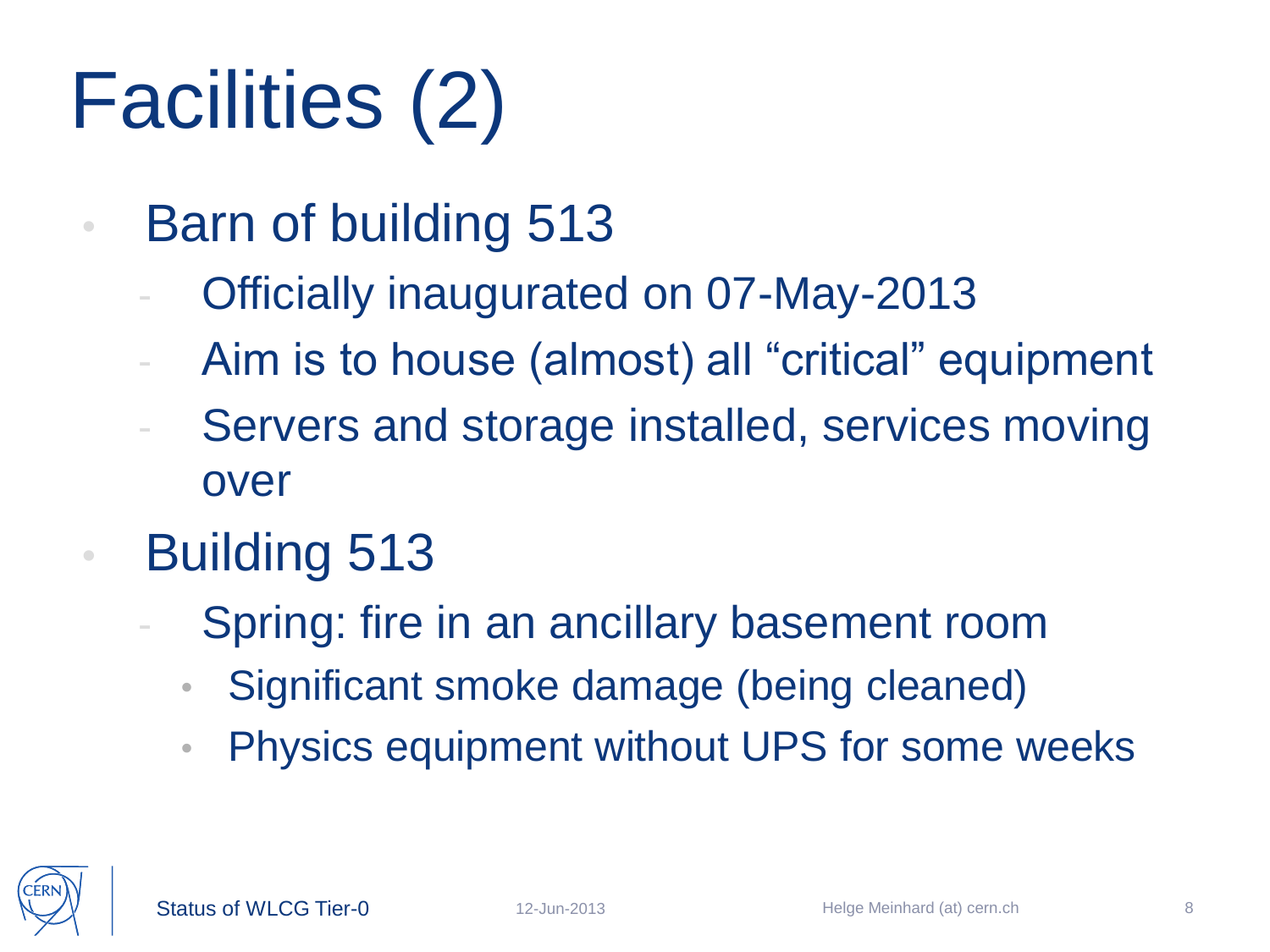## **SL6 Migration**

- Procedure for lxplus.cern.ch alias change planned, discussed and agreed previously
- Alias was changed on 06-May-2013, following agreed procedure
- Batch capacity provided as virtual worker nodes on additional hypervisors – 15% level
	- Technical issues addressed, either solved or being followed up
		- Sssd crashes preventing logins
		- Virtual worker nodes not perfectly stable

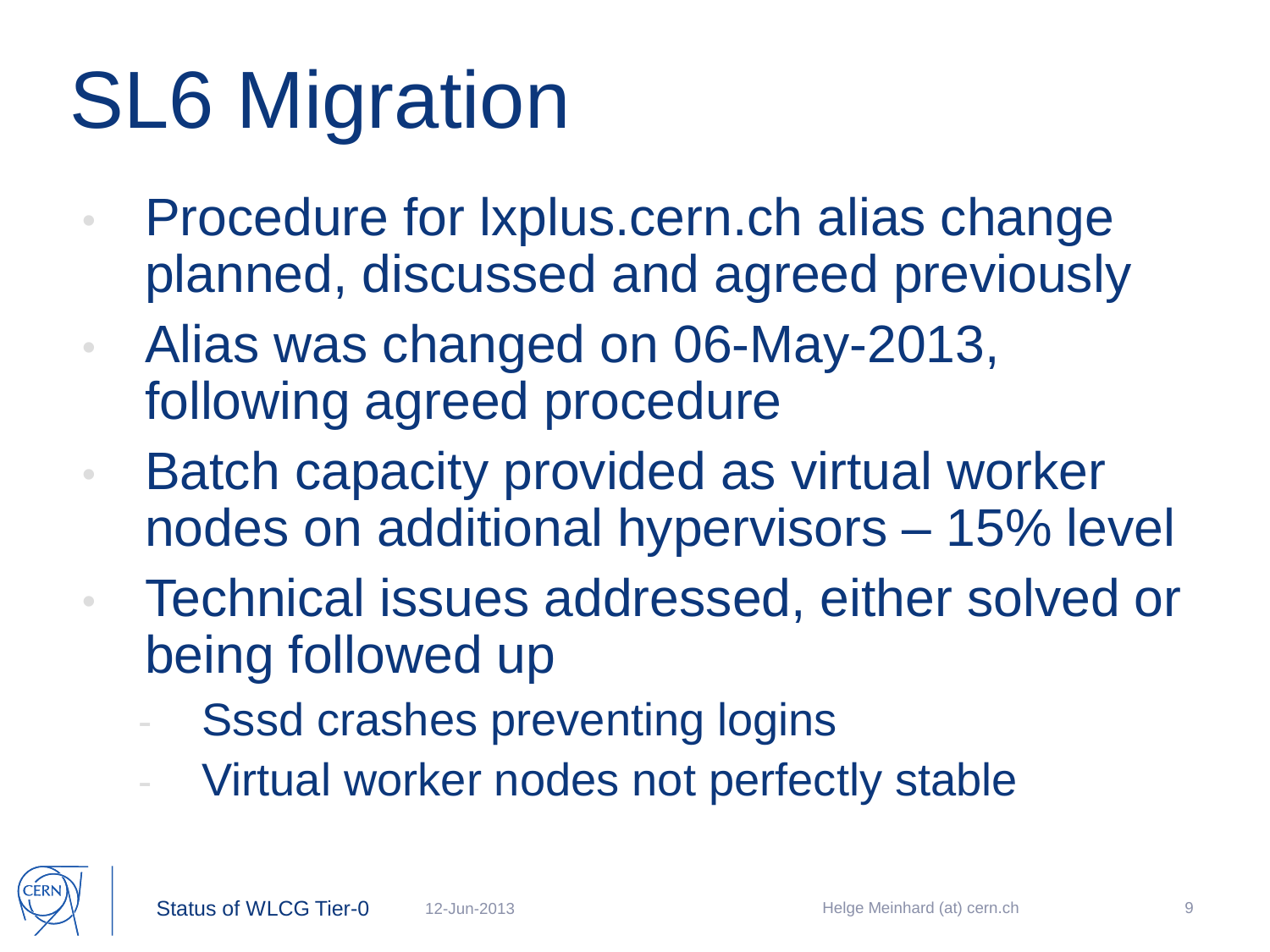# Services (1)

- WMS: Successfully upgraded entirely to EMI-3 running under SLC5 (production) and SLC6 (test)
- EMI cluster on EMI-3 level
- Numerous services in the process of upgrading to EMI-3
- FTS: Pilot service for FTS3 established
	- Preparing for roll-out in production
	- VOMS: Preparing to test 3.0.1
		- Does it provide required functionality to phase out VOMRS?

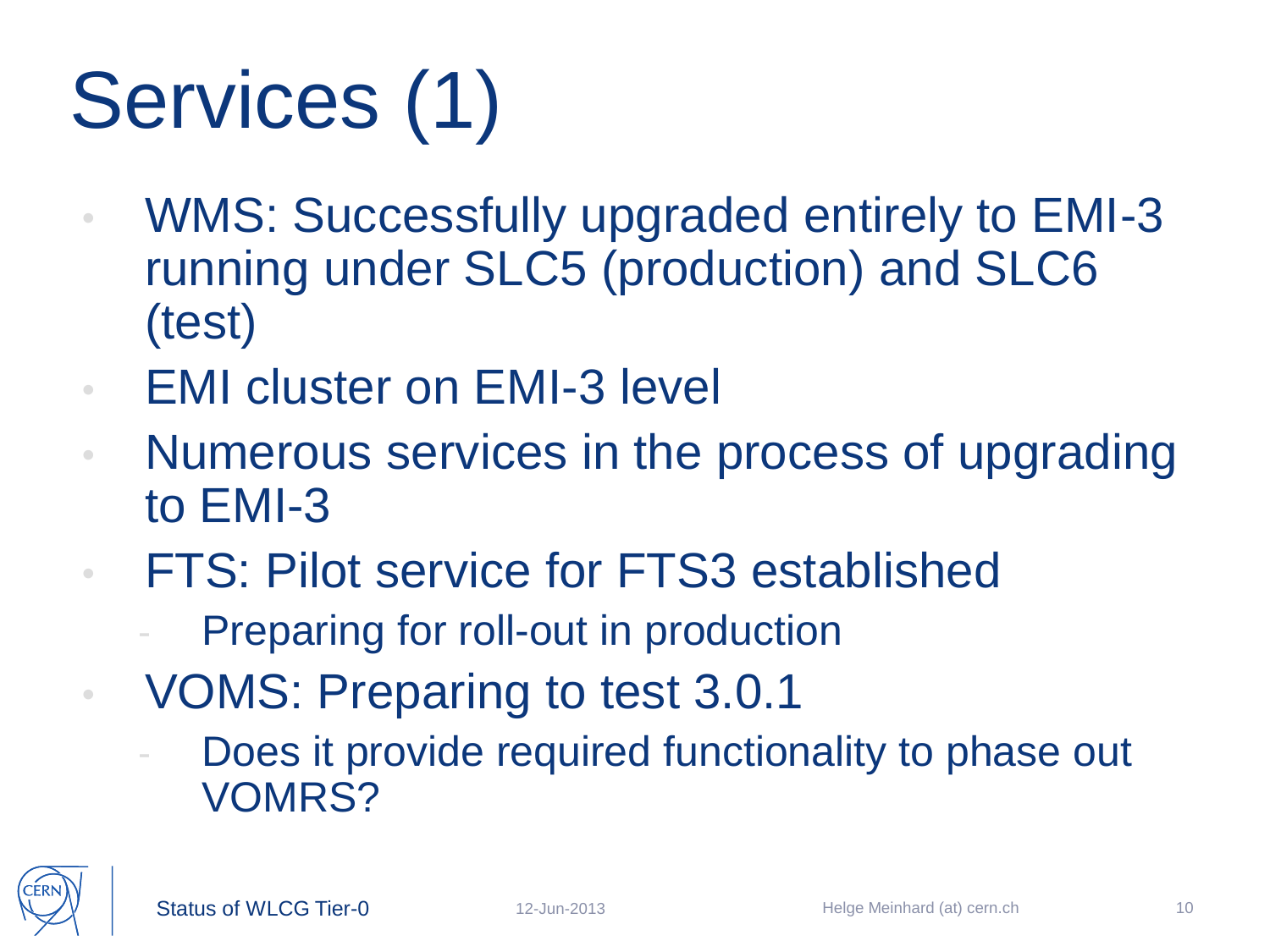## Services (2)

| <b>Service</b>     | <b>Current Level</b>            | <b>Comments</b>                                                           |
|--------------------|---------------------------------|---------------------------------------------------------------------------|
| <b>AFSUI</b>       | 3.2                             | latest                                                                    |
| <b>APEL</b>        | <b>SSM 0.10</b>                 | Pilot user of new transmission format.<br>Testing the just released SSM 2 |
| <b>ARGUS</b>       | EMI-2, EMI-3 (site<br>and WLCG) | <b>EMI-2 being phased out</b>                                             |
| <b>BDII</b>        | $EMI-2$                         | Work ongoing for EMI-3 'puppetisation'                                    |
| <b>CE</b>          | $EMI-2$                         | Work ongoing for EMI-3 'puppetisation'                                    |
| <b>EMI Cluster</b> | $EMI-3$                         |                                                                           |
| <b>FTS</b>         | FTS2 3.7.12                     | Setting up production FTS3                                                |
| gLexec             | Latest                          | Deployed and tested ok very early                                         |
| <b>LFC</b>         | 1.8.6-1, EMI-2                  | 'Puppetisation' done                                                      |
| <b>MyProxy</b>     | EPEL                            | latest                                                                    |

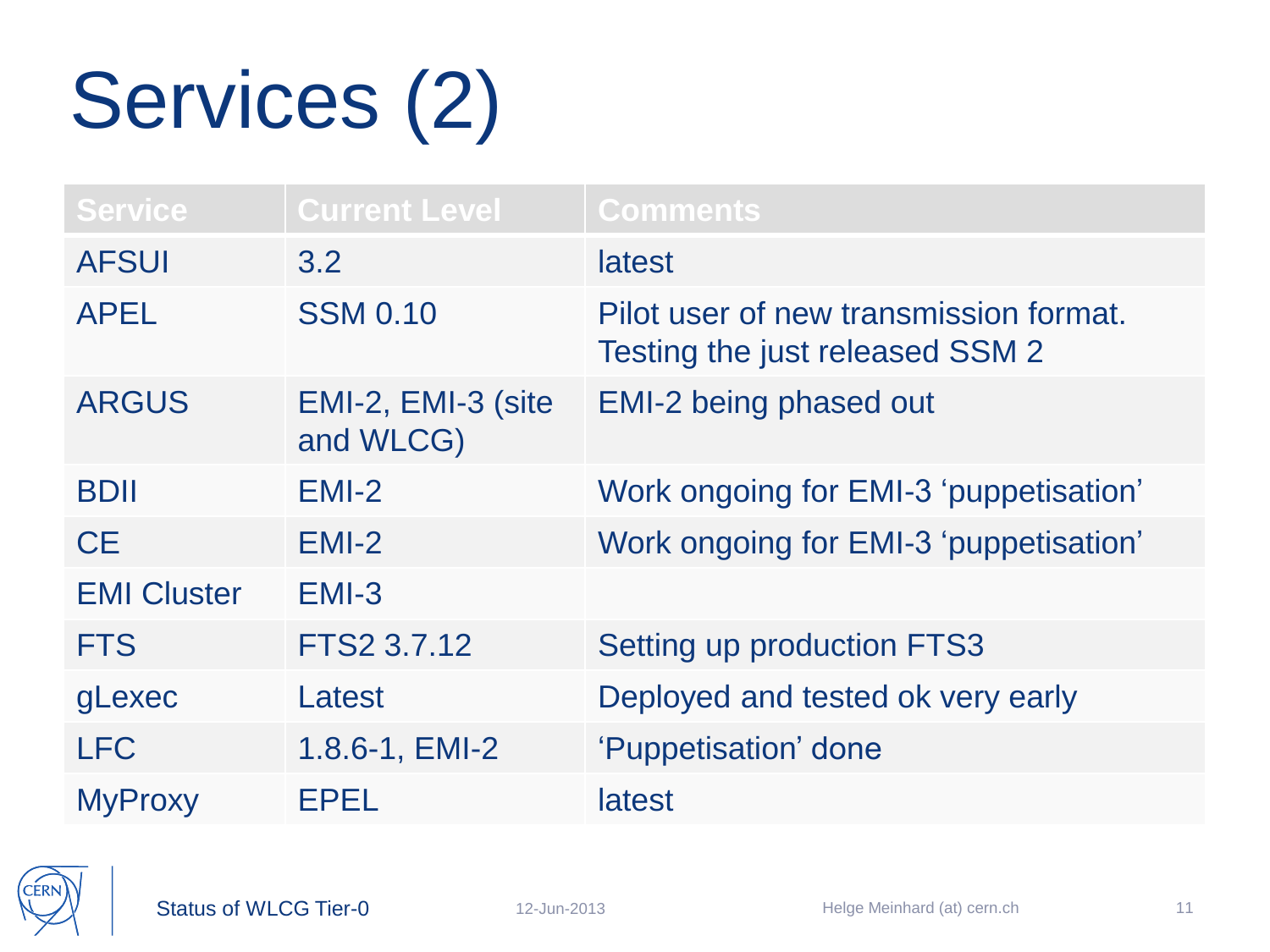## Services (3)

| <b>Service</b> | <b>Current Level</b> | <b>Comments</b>               |
|----------------|----------------------|-------------------------------|
| <b>VOMRS</b>   | 3.1                  | To be retired                 |
| <b>VOMS</b>    | 2.6.0, EMI-2         | Preparing 3.0.1 testing       |
| <b>WMS</b>     | $EMI-3$              |                               |
| <b>WN</b>      | $EMI-2$              | EMI-3 tested, issues reported |
| Castor         | $2.1.13 - 9$         |                               |
| <b>SRM</b>     | 2.11                 |                               |
| <b>EOS</b>     | 0.2.29               |                               |
| <b>Xrootd</b>  | 3.2.7                |                               |
| BeStMan2       | 2.2.2                |                               |

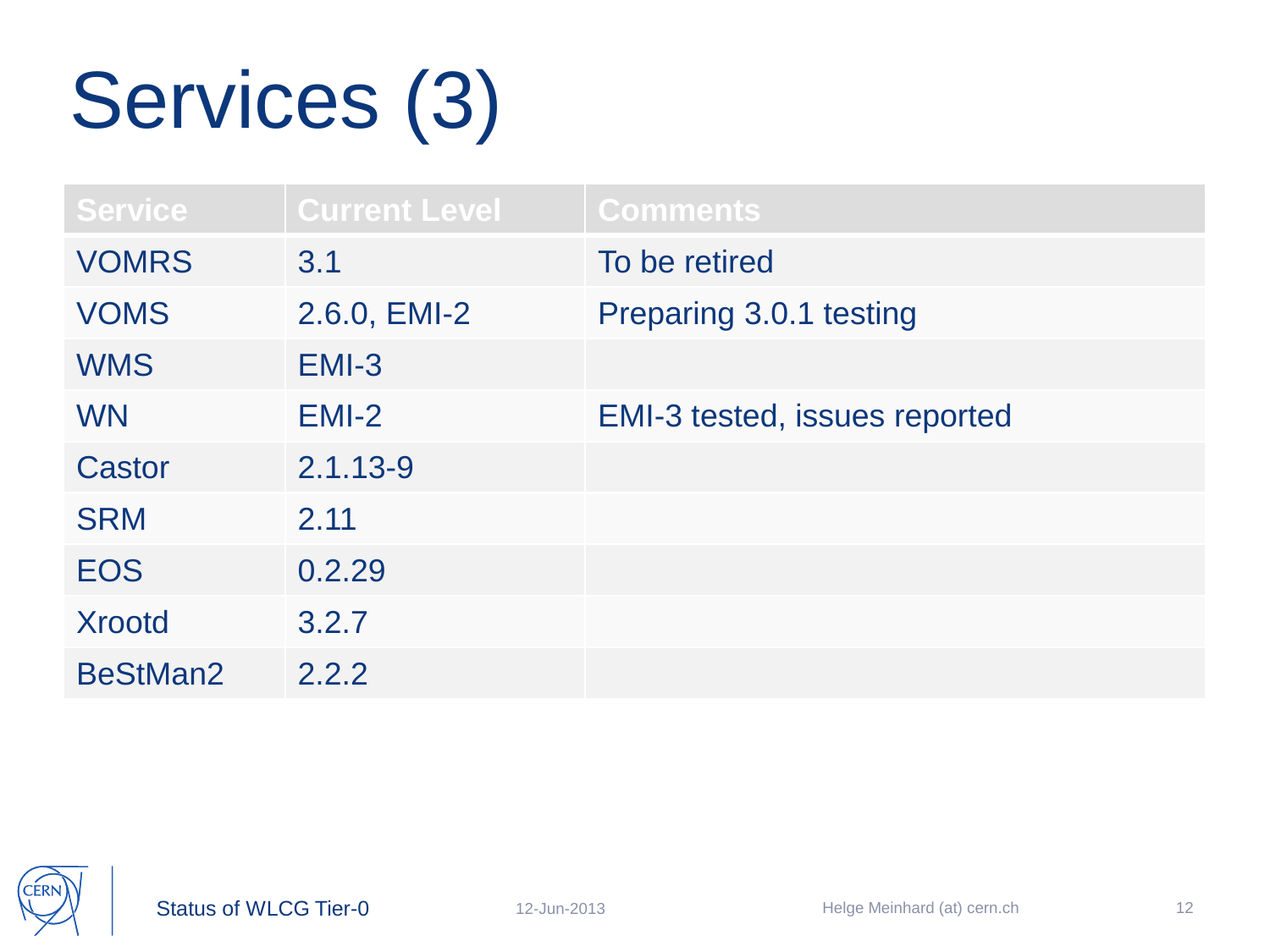# Services (4)

- Batch services
	- Lots of work on all Ixbatch/Ixplus due to security vulnerabilities
	- Simplifying LSF setup dedicated resources being removed
	- **SLURM** investigation continues
- Version control, issue tracking
	- Git service established, rather popular (231 projects)
	- Jira well received by community (117 projects)
	- **CERN Certification Authority** 
		- Instance supporting SHA-2 being tested

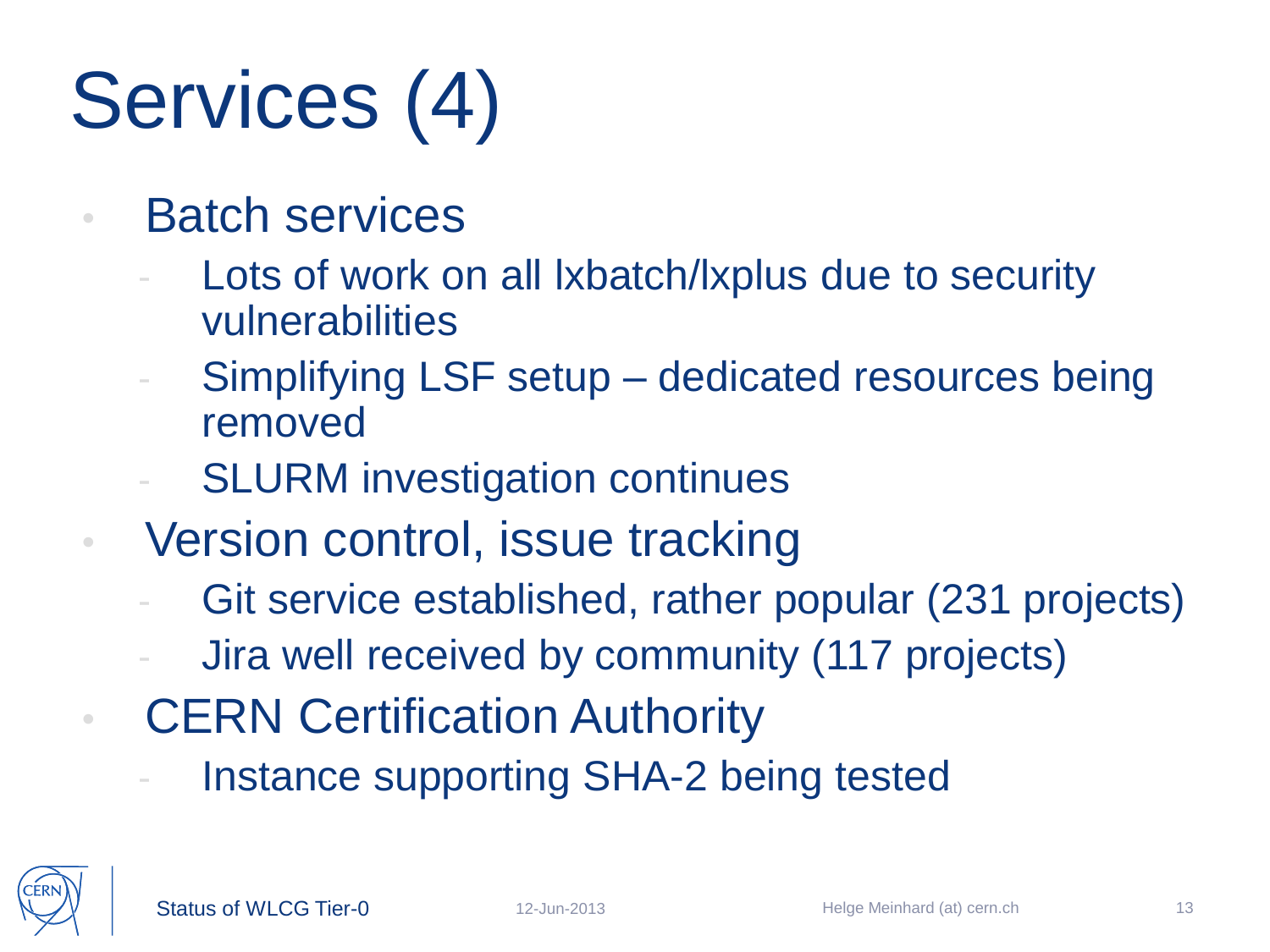# Services (5)

- Databases: Oracle contract
	- Oracle/MySQL licence and support offer approved by Finance Committee; new contract from May 1<sup>st</sup>
		- Oracle "campus licence" for 2013-2018 with and defined cost for 2018-2023
		- All WLCG sites can use a bundle of Oracle packages (at no charge to them)
		- Significant cost to CERN...
			- Need to be better prepared for negotiations in 2018: create an inventory of database applications and estimate cost of migration to an alternative RDBMS (but no push to migrate before 2018)
- Databases: "Lost write" issue affecting various database services since last October traced to a bug in the NetApp servers

Contact Ruben Gaspar or Eric Grancher if needed

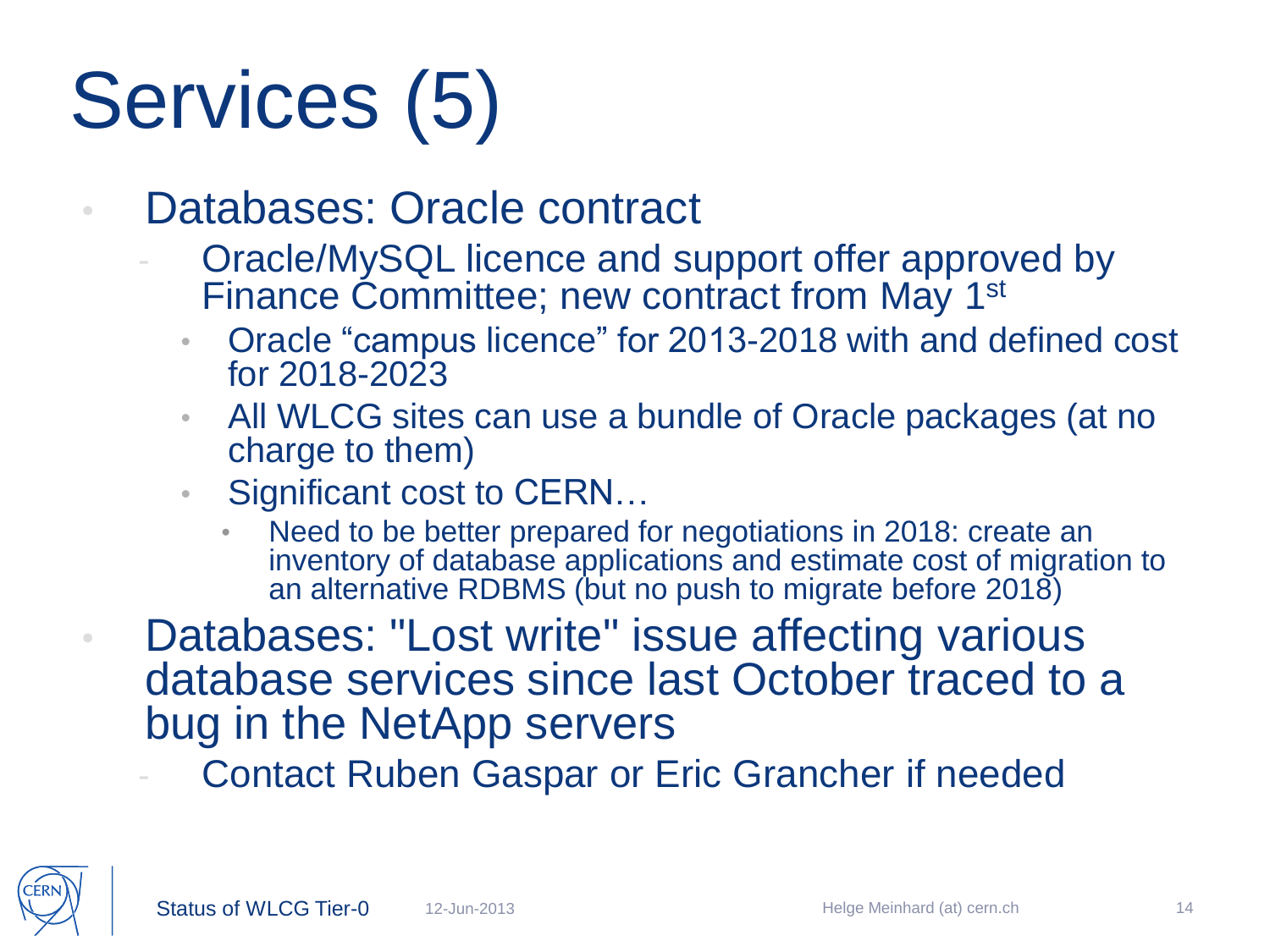#### Comments? Questions?



Status of WLCG Tier-0